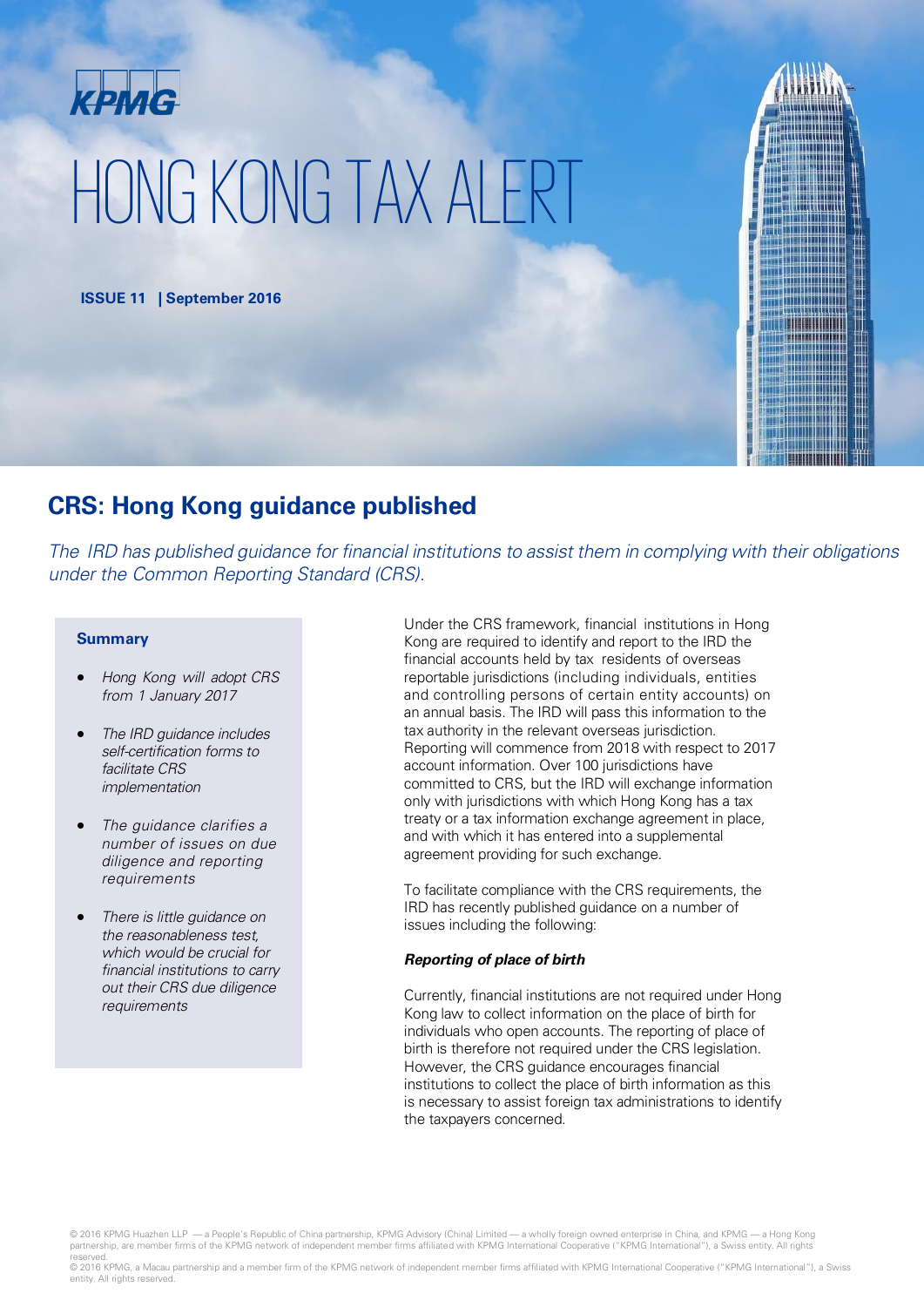#### **Classification of clearing houses**

The CRS guidance clarifies the classification and obligations of certain clearing houses.

HKFE Clearing Corporation Limited, The SEHK Options Clearing House Limited and OTC Clearing Hong Kong Limited are not considered to be financial institutions and are therefore not required to conduct due diligence or undertake any reporting on their participants. As a result, participants of these clearing houses who themselves are reporting financial institutions are responsible for undertaking the applicable due diligence and reporting obligations.

Hong Kong Securities Clearing Company Limited would likely be a custodial institution (i.e. a financial institution) under CRS. (It is a registered foreign financial institution for FATCA purposes, and the FATCA and CRS definitions are similar.) It should therefore be responsible for conducting due diligence and reporting obligations in respect of the Investor Participants under the Central Clearing and Settlement System.

#### **Exclusion of certain accounts**

The definition of "financial account" excludes certain accounts from CRS due diligence and reporting. In a failed trade scenario where an executing broker holds legal title to the asset that it intended to broker, the CRS guidance provides that neither the holding of the asset nor any resultant claims will lead to financial accounts being established by the executing broker. Subject to certain criteria, shares held by placing agents as nominees for underlying investors for up to 7 days will not be treated as a financial account. Finally, general insurance products (e.g., property or motor insurance) that do not carry any investment element are not financial accounts.

#### **Timing for obtaining self-certifications for new accounts**

The tax legislation requires reporting financial institutions to obtain a self-certification from the customer upon the opening of the account. The CRS guidance provides flexibility on timing in circumstances where it is not possible or practical to obtain a self-certification on "day one" of the account opening process. In this case, the selfcertification should be obtained as soon as possible and, in any case, within 90 days from the account opening date.

#### **Templates for self-certifications**

Reporting financial institutions can design their own selfcertification forms provided that the form captures all required data. The CRS guidance states that selfcertification may be provided in any manner and in any form (e.g., in paper or electronic format). The guidance also provides template self-certification forms for individuals, entities and controlling persons. The templates include a section that warns of the potential penalty of HK\$10,000 for an account holder who knowingly or recklessly makes a self-certification that is misleading, false or incorrect in a material particular.

© 2016 KPMG Huazhen LLP — a People's Republic of China partnership, KPMG Advisory (China) Limited — a wholly foreign owned enterprise in China, and KPMG — a Hong Kong partnership, are member firms of the KPMG network of independent member firms affiliated with KPMG International Cooperative ("KPMG International"), a Swiss entity. All rights reserved.<br>© 2016 KPMG, a Macau partnership and a member firm of the KPMG network of independent member firms affiliated with KPMG International Cooperative ("KPMG International"), a Swiss

entity. All rights reserved.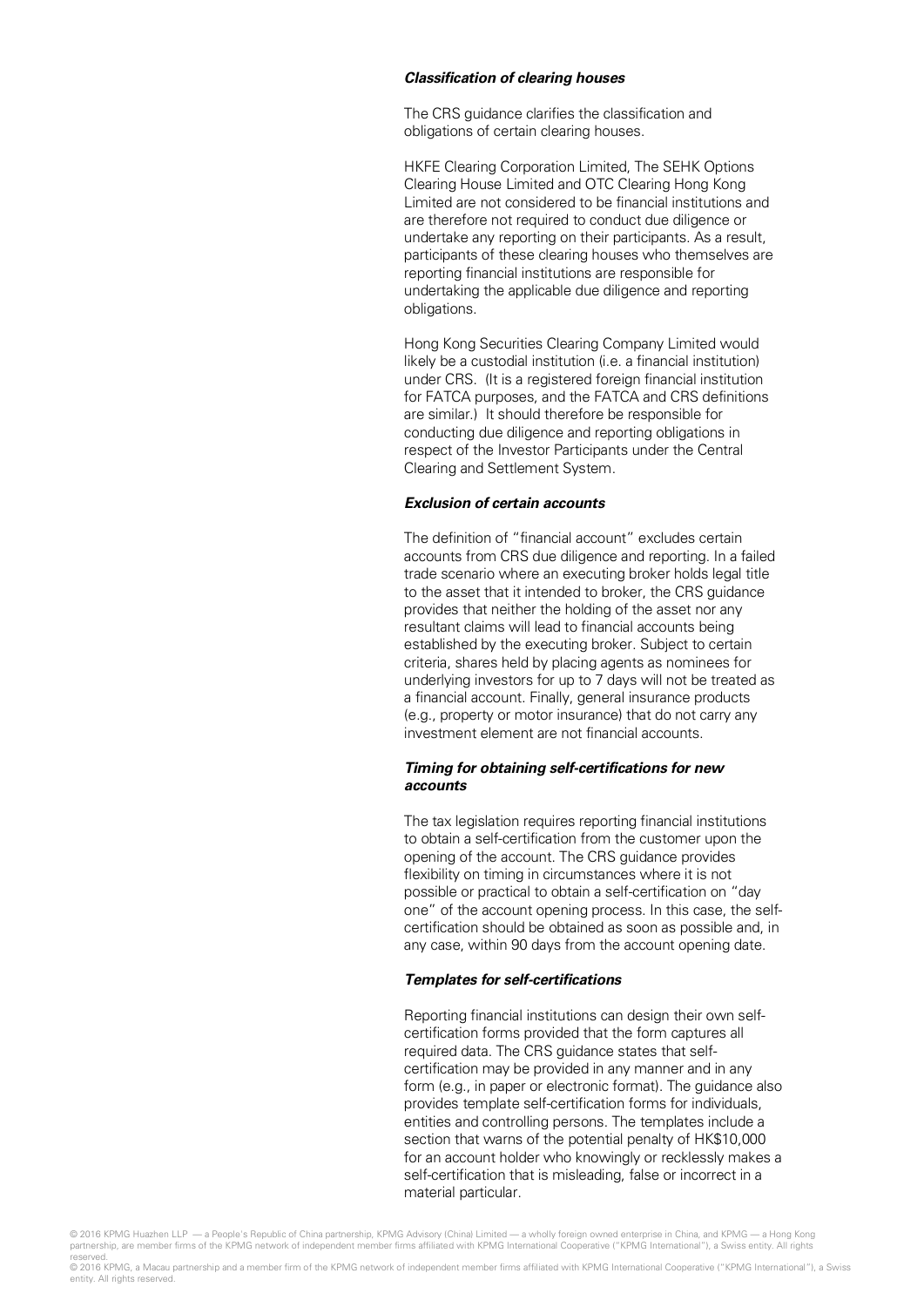#### **Reasonableness standard**

There is little elaboration on the standard the IRD will apply in determining whether a financial institution has behaved reasonably when it reviews the information provided by the customer in a self-certification form. Financial institutions generally see this as a crucial step in the CRS due diligence process.

#### **Preparation for CRS**

With CRS coming into force in Hong Kong in less than 4 months' time, financial institutions should be planning for the CRS implementation. Given the complexity of this new international standard, it is important for financial institutions to have effective communication both internally and with customers, and to provide up-to-date training for front-line staff to manage the customer experience.

The IRD webpage dealing with automatic exchange of information can be found [here](http://www.ird.gov.hk/eng/tax/dta_aeoi.htm).

Our previous tax alerts on the CRS developments in Hong Kong are accessible below:

#### 2016

[Issue 6: CRS/AEOI Hong Kong legislation gazetted](https://home.kpmg.com/cn/en/home/insights/2016/06/crs-aeoi-hong-kong-legislation-gazetted.html)

Issue 1: CRS/ AEOI: Hong Kong bill [gazetted](https://home.kpmg.com/cn/en/home/insights/2016/01/tax-alert-01-hk-bill-gazetted.html)

2015

Issue 10: CRS/AEOI: Hong Kong responds to [consultation](https://home.kpmg.com/cn/en/home/insights/2010/05/tax-alert-1510-10-hk-responds-to-consultation.html)

Issue 7: Hong Kong launches the [Consultation](https://home.kpmg.com/cn/en/home/insights/2015/05/tax-alert-1505-07-hk-lanches-consultation-on-automatic-exchange-of-information.html) on Automatic Exchange of [Information](https://home.kpmg.com/cn/en/home/insights/2015/05/tax-alert-1505-07-hk-lanches-consultation-on-automatic-exchange-of-information.html)

© 2016 KPMG Huazhen LLP — a People's Republic of China partnership, KPMG Advisory (China) Limited — a wholly foreign owned enterprise in China, and KPMG — a Hong Kong partnership, are member firms of the KPMG network of independent member firms affiliated with KPMG International Cooperative ("KPMG International"), a Swiss entity. All rights reserved.

© 2016 KPMG, a Macau partnership and a member firm of the KPMG network of independent member firms affiliated with KPMG International Cooperative ("KPMG International"), a Swiss entity. All rights reserved.